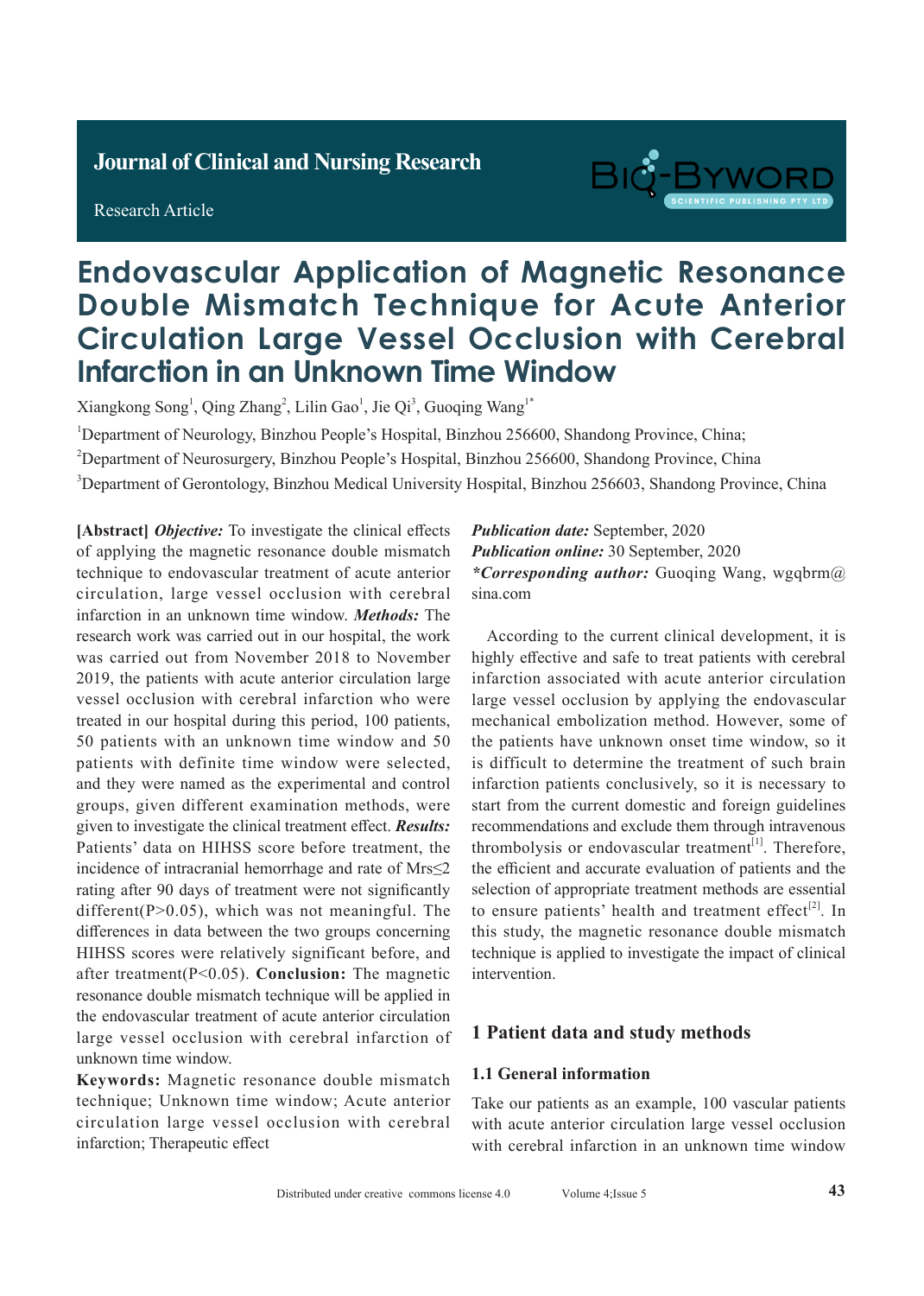were selected, the study was carried out from November 2018 to November 2019, the patients were grouped according to their actual conditions, one group was the unknown time window, named the experimental group, the number was 50, 34 of the patients were male, and 16 were female, the age of the patients was selected in the range of 60 years- 87 years, the mean age of the patients was  $(62.35 \pm 434)$  years. The other group was given for the bright time window, named control group, the number of 50, including the number of men and women were 35 and 15, respectively, the age selection range was 62-88 years, the mean age was  $(63.04 \pm 4.05)$  years. The general information of the two groups of patients were not significantly different, P>0.05, which could be compared. This study was approved by the ethics committee of the hospital, and the patients all agreed and signed the consent form, which could exclude the possibility that the patients had a psychiatric history and other significant diseases.

#### **1.2 Research methodology**

Examination equipment and methods: A GE Discovery MR 750 3.0T scanner is applied to implement diffusionweighted imaging techniques and fluid attenuation inversion recovery sequences, and the patient is given a 3D arterial spin labelling examination and magnetic resonance angiography. Patients were helped to select a supine position, the patient's head was placed in the coil, and the patient was subsequently repositioned to a standard horizontal position, with a baseline of the auditory angular line for scanning the whole brain.

Image and processing analysis: The raw data of 3DASL images were all transferred to ADW4.6 workstation to give its data processing, and the arterial spin cerebral blood flow map was acquired by Func-tool software, in which the pseudo-colour map colour is blue to red transition. Two radiologists and a neurologist were selected for analysis to determine the extent of new infarction in their hypoperfused areas and DWI, and the relative cerebral blood flow between the field of new infarction and the contralateral healthy tissue was calculated. The MRA test was refined to determine the macrovascular condition of the lesion area.

Reperfusion therapy: The criteria for reperfusion therapy for acute anterior circulation large vessel occlusion with cerebral infarction in an unspecified time window include a maximum area of 1.2 or higher in the hypoperfused zone of 3DASL and a combination of large vessel occlusion and failure to visualize the DWI high signal zone of FLAIR. Patients with unknown

time window need to be given intravenous thrombolysis and endovascular therapy. Patients with a precise time window, on the other hand, need to be given intravenous thrombolysis followed by endovascular treatment. In the implementation of the method of intravenous thrombolysis: aprotinin was applied, mainly with the drug produced by Boehringer Ingelheim, Germany, at a dose of 50 mg/branch. Each application of 0.6 mg/ kg requires the patient to be given an intravenous push at a concentration of 10%. In contrast, the remaining dose is given a continuous intravenous pump within an hour. For the endovascular approach: patients are given stents for embolization, and after contact aspiration of the intermediate catheter, they also need to be given angioplasty interventions if they have heavy residual stenosis $^{[3]}$ .

#### **1.3 Statistical methods**

The statistical software SPSS20.0 was used as a tool to analyze the data presented in this study statistically. The comparison results of the measurement data  $(x\pm s)$  were verified by t-values, and the comparison results of the count data  $(n, %)$  were confirmed by 2-values<sup>[4]</sup>.

### **2 Results**

#### **2.1 Effectiveness of thromboprophylaxis**

The differences between the two groups in terms of HIHSS score, the incidence of intracranial hemorrhage and rate of Mrs≤2 rating after 90 days of treatment were not significant, P>0.05, which is not meaningful, but in comparison, the differences between the two groups in terms of HIHSS score before and after treatment were relatively large, P<0.05, which is meaningful.

**Table 1.** Comparison of thrombosis treatment in the two groups  $(x+a)/[n/(b^2)]$ 

| $100 \text{ groups} (X \equiv S)/ H  (70)$ |                  |                                                                                           |          |                                                       |
|--------------------------------------------|------------------|-------------------------------------------------------------------------------------------|----------|-------------------------------------------------------|
|                                            |                  | Grouping Pre-treatment Post-treatment Intracranial<br>HIHSS score HIHSS score haemorrhage | $(\%)$   | 90 days of<br>treatment Mrs<br>$\leq$ 2 points<br>(%) |
| Pilot<br>group<br>$(n=50)$                 | 18.44±4.34       | $7.64 \pm 4.24$                                                                           | 7(14.00) | 25(50.00)                                             |
| Control<br>group<br>$(n=50)$               | $16.04 \pm 5.45$ | $6.05 \pm 5.44$                                                                           | 8(16.00) | 26(52.00)                                             |
| $X^2/t$                                    | 0.480            | 0.496                                                                                     | 0.045    | 0.088                                                 |
| P                                          | >0.05            | >0.05                                                                                     | >0.05    | >0.05                                                 |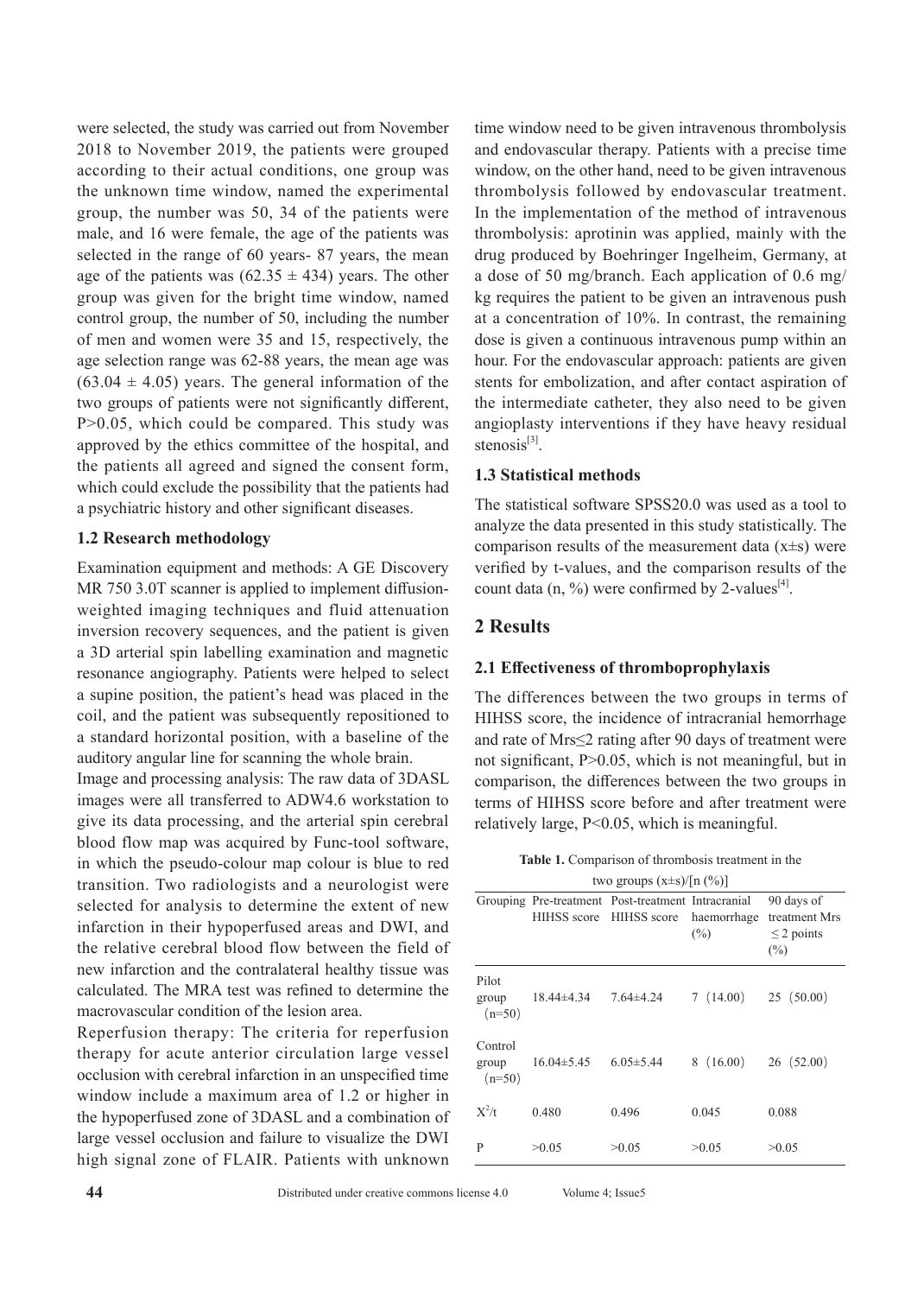#### **2.2 Case-specific analysis**

The patient is a male, age 63, and the patient mainly has lateral weakness problems, 6 hours after the onset of symptoms, the patient was admitted to the hospital, given an NIHSS score of 10, the patient's MRI has 3DASL-DWI, FLAIR-DWI double mismatch, the patient's MRA suggests that the patient's left middle cerebral artery M1 distal occlusion, given its stent to retrieve the embolism, and conducted The TICI grade, a 3, was 0 on the NIHSS score and 0 on the 90-day mRS score after giving the patient a 7-day therapeutic intervention. The perfusion of their 3DASL was significantly improved when they reviewed the MRA for vascular patency of the original lesion.

#### **3 Discussion**

With the advancement of medical technology in China, studies such as MR-CLEAN, ESCAPE, SWIFT PRIME, REVASCAT, and EXTEND-IA have emerged, laying the evidence base for the recommendation of embolization within 6 hours of onset in patients with anterior circulation ischemic stroke, followed by its prospective 6-16 hour time window, and unfolded a multicenter MRI and perfusion chancellor techniques have been used to prospectively develop studies for the time window, mainly analyzing patients with stroke with an unmatched clinical image over the time window, and to achieve the practice of embolization of stroke patients through the management of the tissue window to ensure better treatment for patients<sup>[5]</sup>. However, there are still 30% of patients with acute cerebral infarction of unknown time window in which the reperfusion therapy manifests a global problem. According to the results of relevant research data, these patients with acute cerebral infarction of strange onset time have similar clinical features and imaging manifestations as patients with a precise onset time of 3-6 hours, which can be derived to evaluate the pathophysiological condition of the patients in line with the results<sup>[6]</sup>. In the case of awakened stroke patients, which usually occurs before the patient awakens, the possibility of reperfusion therapy exists in such patients.

The therapeutic time window is critical, but in patients with an unknown time window, it's even more essential to individualize the evaluation of the pathophysiological condition of patients with ischemic brain tissue. For acute coronary, cerebrovascular disease, its DWI high signal mainly indicates a state of restricted Brownian motion of water molecules in

the presence of toxic edema of cells, which can be developed by the patient several minutes after the infarction $^{[7]}$ . However, FLAIR is more sensitive to the problem of vasogenic edema, which manifests itself within a few hours after the infarction, and the presence of a partial FAIR-DWI mismatch in awakened stroke patients. Some researchers have suggested that patients with this mismatch can be treated with reperfusion therapy. In the case of the WAKE-UP study, which used the mismatch between DWI and FLAIR to guide intravenous thrombolysis for an unknown time window, the corresponding 90-day functional outcome was more pronounced when compared with the placebo group<sup>[8]</sup>. MR WITNESS is another study based on the mismatch between DWI and FLAIR to select patients with relative ischemic stroke for intravenous thrombolysis, and the results were similar to the previous one. However, neither of these studies was genuinely realized for the ischemic semi-dark band<sup>[9]</sup>. Magnetic resonance perfusion-weighted imaging can respond to coronary hypoperfusion extent, which is a commonly used method for IP determination in clinical practice.3DASL, on the other hand, is acquired from the helical K-space of the fast spin-echo, which can overcome motion artifacts and magnetically sensitive artifacts cases introduced by planar echo imaging. The quality of the impact is better and allows for rapid acquisition while corresponding to a broader imaging range with more stable signal localization, which has been widely used in the clinical setting $[10]$ .

In summary, magnetic resonance double mismatch technique has been applied to the endovascular treatment of acute anterior circulation large vessel occlusion with cerebral infarction in the unknown time window.

#### **References**

- [1] Huang WL, Gong SJ, Wu ZS, *et al*. Clinical outcome analysis of bridging therapy and mechanical thrombosis in patients with acute cerebral infarction and anterior circulation large vessel occlusion[J]. *Journal of Stroke and Neurological Disorders,* 2019, 36(2): 147-149.
- [2] Wen HF, Wang RT, Li JL, *et al*. Endovascular treatment of patients with acute anterior circulation large vessel occlusion with cerebral infarction of unknown time window with magnetic resonance double mismatch technique[J]. *Chinese Journal of Geriatric Cardiovascular Disease*, 2019, 21(6): 568-571.
- [3] Chinese Journal of Geriatric Cardiovascular and Cerebrovascular Diseases, Index of Subject Words[J]. *Chinese Journal of Geriatric Cardiovascular and Cerebrovascular Diseases*, 2019, 21(12): 1345-1360.